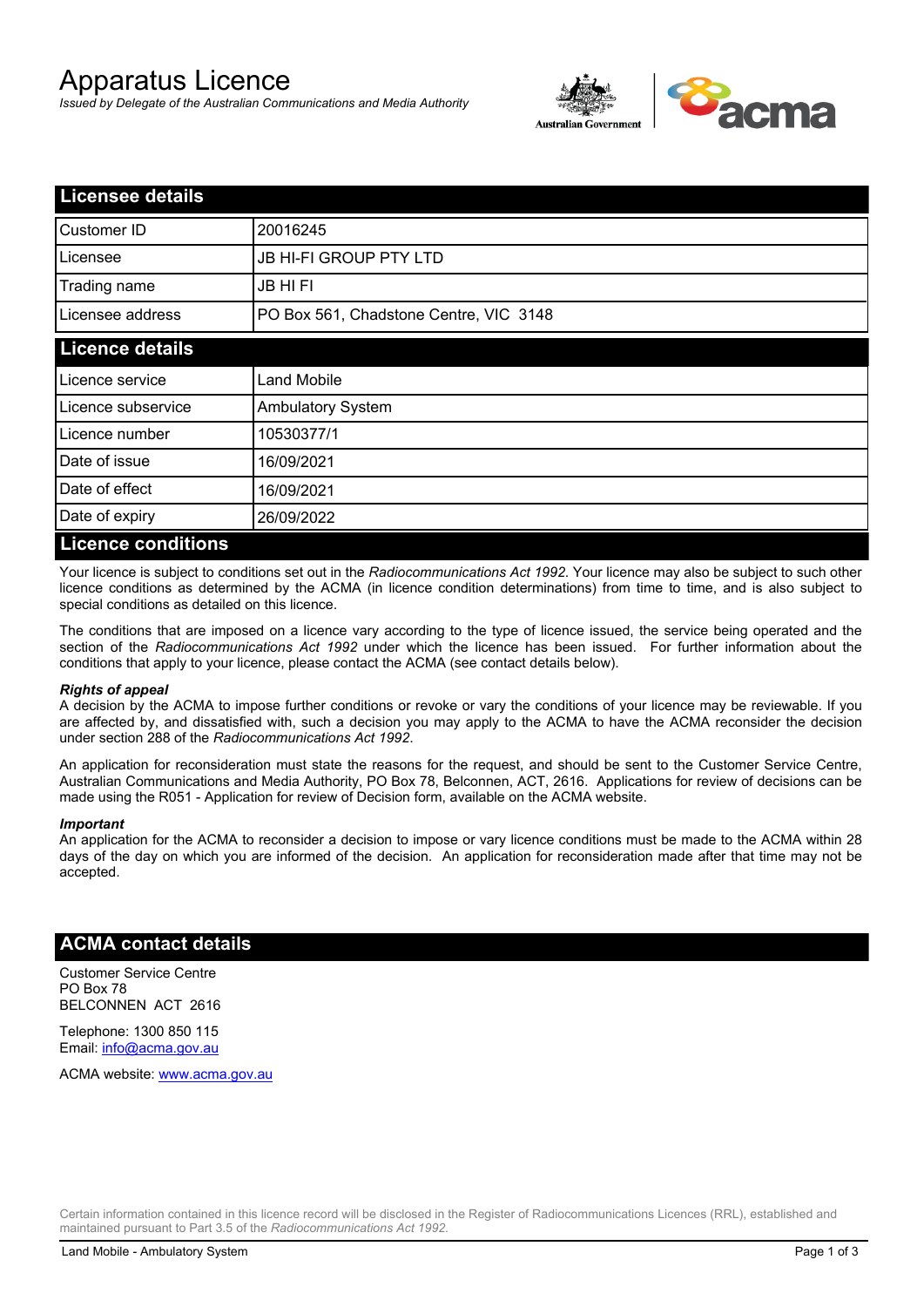# **Advisory Notes applying to licence no.: 10530377/1**

Conditions applicable to the operation of Ambulatory System station(s) authorised under this licence can be found in the Radiocommunications Licence Conditions (Apparatus Licence) Determination and the Radiocommunications Licence Conditions (Land Mobile Licence) Determination. Copies of these determinations are available from the ACMA and from the ACMA home page (www.acma.gov.au).